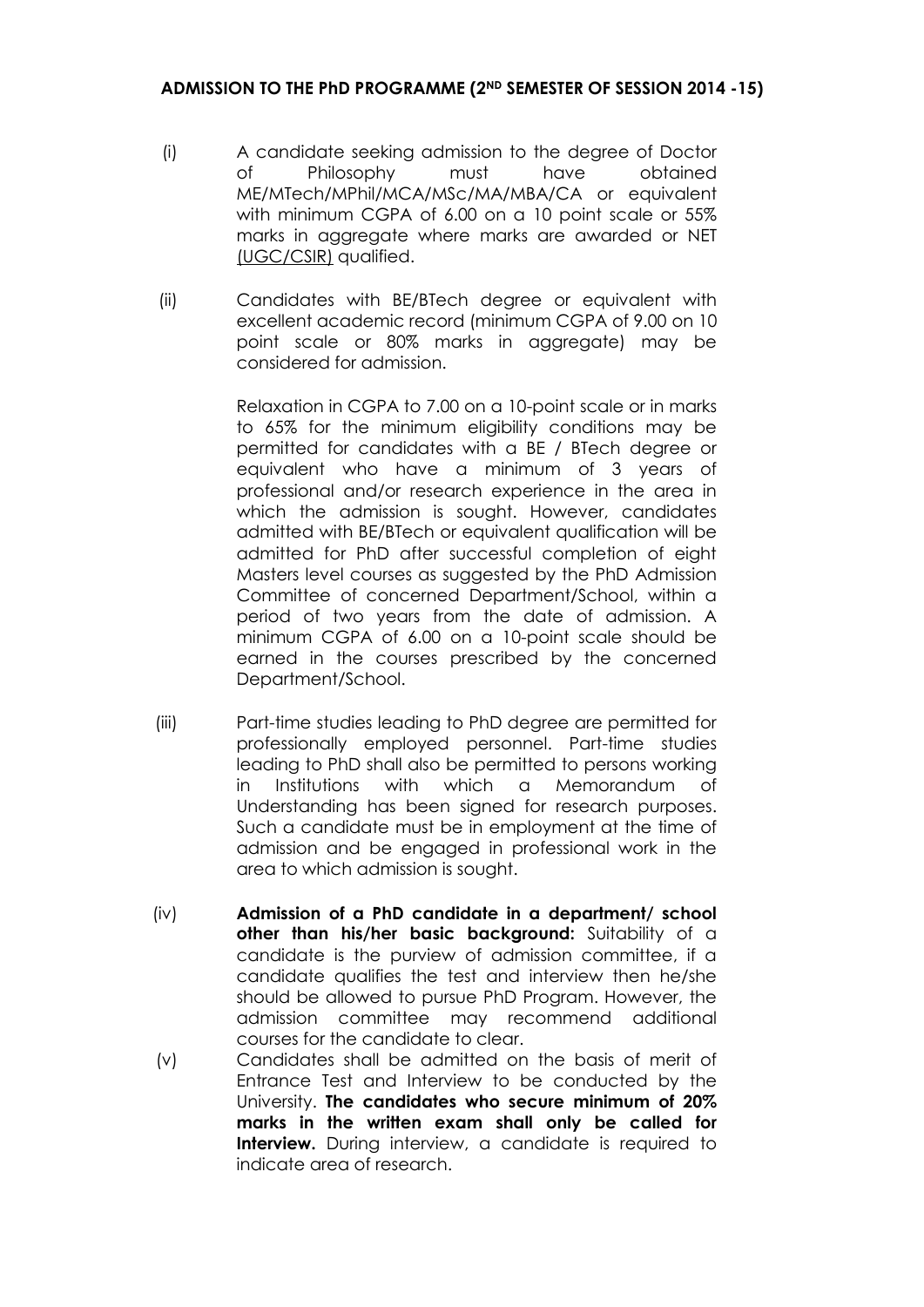### **Relaxation for appearing in the Entrance Test may be given by the University to those candidates who have qualified UGC/CSIR (JRF).**

(VI) Every admitted candidate shall have to do course work for a minimum of one semester. The course work shall include at least three courses, namely, a course on research methodology (may include quantitative methods and computer Applications) or a course proposed by the Admission Committee (for those who have studied a similar course on Research Methodology at PG level), a professional course (if not offered by any Department/ School, its syllabus to be proposed by the allocated supervisor and approved by DoAA) and a seminar (Relevant in the area of research). Minimum credits for the course work shall be 11 including a seminar of 4 credits. The process of registration in the course work, examination, evaluation and grading shall be same as followed for UG/PG programmes.

Only those candidates who successfully complete the course work within one year of admission and with a minimum CGPA of 6.00 on 10.00 point scale shall be registered in the PhD programme.

Every candidate will be required to submit research proposal, duly recommended by the Supervisor(s), after successful completion of the course work ( December 31 shall be taken as date of completion of course work for odd semester and June 30 shall be taken as date of completion for even semester). The minimum time period to submit the research proposal shall be **one semester** from the date of admission **and maximum time allowed to submit the research proposal shall be one year from the date of admission.** 

Research proposal will be submitted to the concerned Head of the Department/School. In case of non-submission of proposal within one year, DoRSP on the recommendations of the Supervisor and Head of the Department/School may grant an extension for a maximum period of six months.

If the candidate fails to submit the proposal even during the extended period her/his admission will be cancelled. In case the proposal is rejected by the URB, she may resubmit it within next six months starting the date of meeting of URB failing which her/his admission will be cancelled

#### **Notes:**

- (a) Part-time candidates are required to submit the "No Objection Certificate" from their parent organization/department/employer stating that the candidate is permitted to pursue studies on a part-time basis and that the candidate"s official duties permit her/him to devote sufficient time for course work and research.
- (b) In case of FN candidates, Research VISA endorsed to TU is required.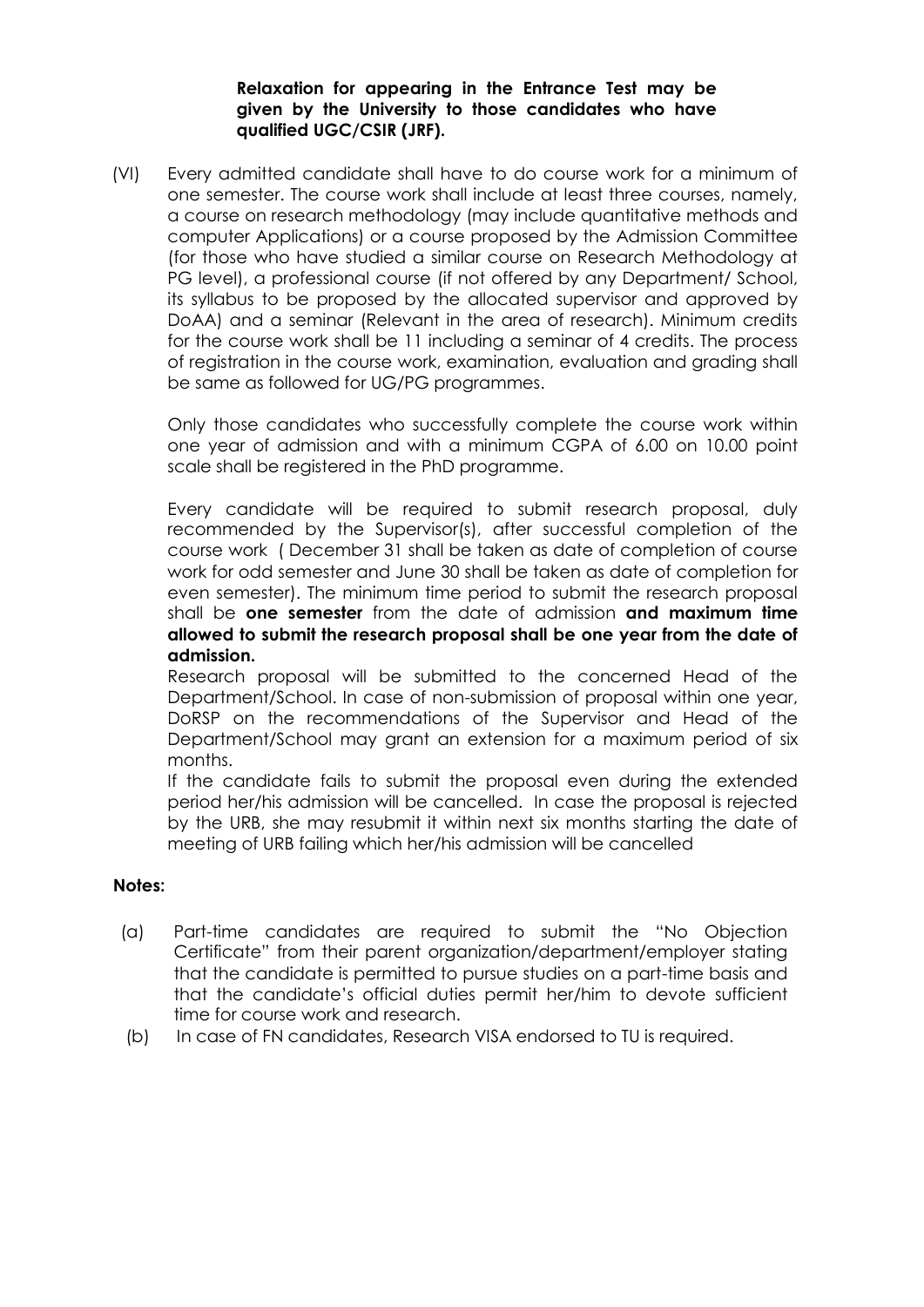### **10.1 GENERAL INFORMATION**

TU offers PhD programme in almost all specializations of Engineering, Technology, Management and Sciences in the following Departments/Schools of the University (currently around 645 PhD candidates are working for their PhD degrees in the University).

### **DEPARTMENTS**

### **Biotechnology Department**

Agro-Biotechnology, Plant Biotechnology, Bioremediation, Microbial Ecology, Food Technology, Food process and Safety, Plant Microbe Interaction, Tissue culture, Sustainable Agriculture, Bioinformatics, Areas of Animal Biotechnology & drug discovery and Microbial Concrete.

#### **Chemical Engineering Department**

Modeling and Simulation, Catalysis, Environment Pollution, Polymers and Composities, Mass Transfer, Bio-Chemical Engineering, Heat Transer, Nanofluids, Nanocomposites, Pulp and Paper, Energy Management, Membrane Separation.

### **Civil Engineering Department**

Structural Engineering, Geo-technical, Engineering, Transportation Engineering, Construction Engineering and Management and Computer Aided Design, Water Resource Engineering.

#### **Computer Science & Engineering Department**

Parallel and Distributed Computing, Software Engineering, Network and Information Security, Soft Computing, Wireless and Sensor Networks, Theoretical Computer Science.

#### **Electrical & Instrumentation Engineering Department**

Optimal Power System Operation ; Electric Drives; Application of FACTS; Power Electronics ;Process Control & Instrumentation, Artificial Intelligence Applications , Biomedical Instrumentation, Embedded systems, Virtual Instrumentation, Control System.

#### **Electronics & Communication Engineering Department**

RF Devices, Antennas and Micro-wave integrated circuits, solid State & thin films, Digital Signal processing;VLSI, Wireless Communication, Optical Communication, Opto Electronics.

#### **Mechanical Engineering Department**

Heat Transfer; IC Engines; Energy Conservation and Management; Bearings & Lubrication; Computer Aided Analysis & Design; Industrial Engineering, Robotics and Vehicle dynamics; Modellingof multibody systems; Fluid Mechanics, Technology Management, Materials and Metallurgy, Production Engineering, Manufacturing Engineering.

# **SCHOOLS**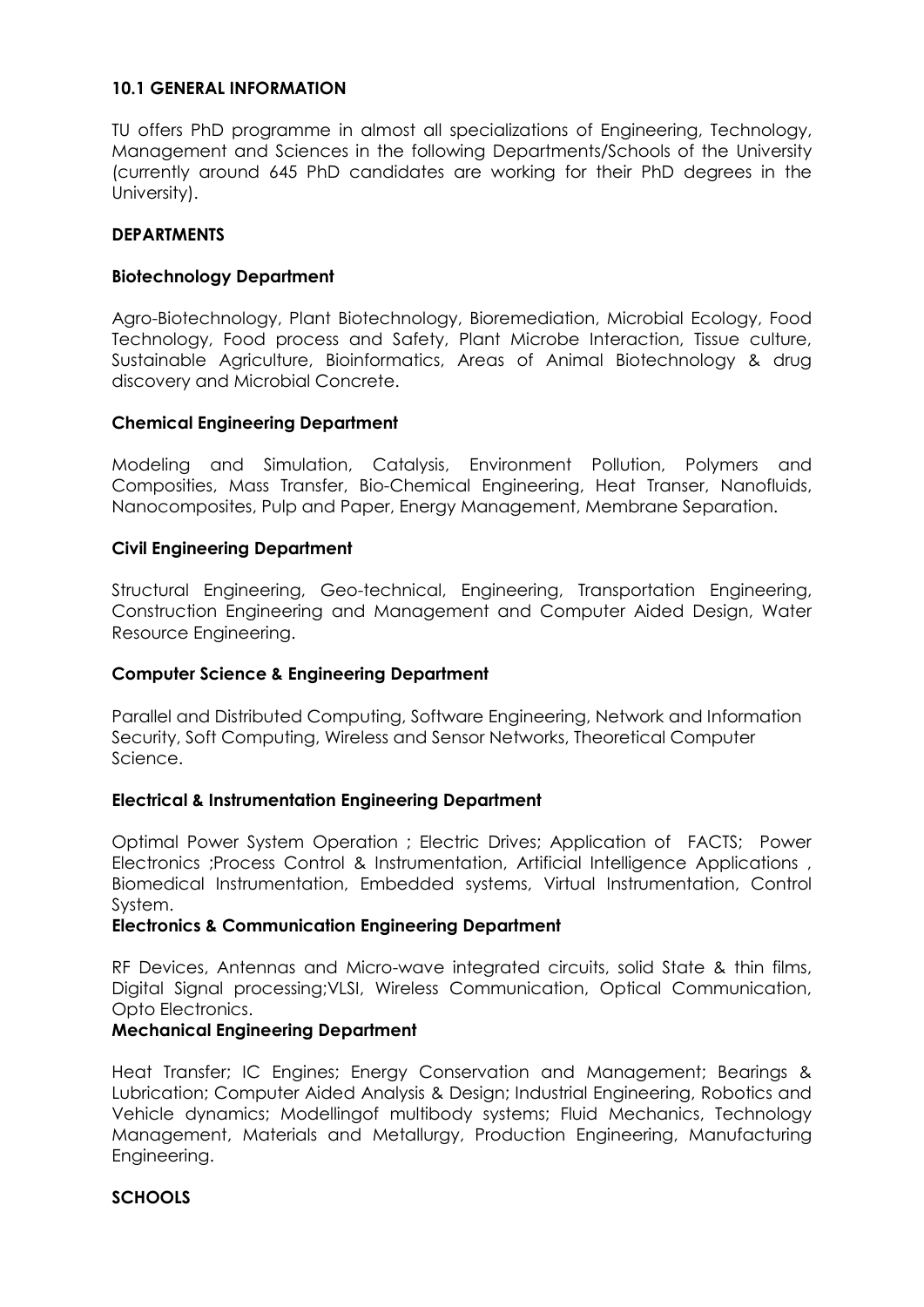# **School of Physics & Materials Science**

Solid State Physics; Materials Science; Nano Science; Liquid Crystal; Electroceramics Smart Materials; Magnetic Material, Condensed Matter Physics, Nuclear Physics.

# **School of Behavioral Science and Business Studies**

Industrial Management, Business Economics, Intellectual Property Rights, E-Business, Finance, Organizational Behavior, Cognitive & Experimental Psychology

### **School of Mathematics & Computer Applications**

Operations Research; Functional Analysis; Reliability; Fourier Analysis; Biomathematics; Differential Equations; Algebra; Pattern Recognition; Soft computing; Theory of fuzzy sets; Number Theory; Astrophysics; Grid Computing, Software Engineering

### **School of Chemistry & Biochemistry**

Analytical Chemistry, Organic Chemistry, Organometallic Chemistry, Environmental Chemistry, Medicinal Chemistry/Inorganic Chemistry/ Nano Chemistry/ Nano – Materials/ Bio-physical Chemistry.

#### **L M Thapar School of Management**

International Business; Innovation Systems; Economics; Information Systems; Strategic Management; IPR; Supply chain management; Corporate Finance; Investment Management

#### **School of Energy and Environment**

Environmental Technology & Management, Environmental Engineering, and Bioremediation.

# **10.2 Number of Seats available for second semester of session 2014-15:**

Candidates are advised to browse [www.thapar.edu](http://www.thapar.edu/) for updated information about availability of seats for PhD.

#### **NUMBER OF VACANT SEATS AS ON 16/10/2014.**

| <b>Departments</b>          | <b>No. of Seats</b> | Specialization                                                             |
|-----------------------------|---------------------|----------------------------------------------------------------------------|
| Biotechnology               |                     |                                                                            |
|                             | 02                  | Microbiology/Molecular Biology                                             |
|                             | $\Omega$            | Cancer Biology/ Genetics                                                   |
|                             | $\Omega$            | Immunology                                                                 |
|                             | 01                  | Microbiology                                                               |
| <b>Chemical Engineering</b> |                     |                                                                            |
|                             | 01                  | Modeling<br>Simulation,<br>8 <sup>2</sup><br><b>Environment Production</b> |
|                             | 03                  | Co <sub>2</sub> Capture By Adsorption<br>Oxo - Degradable Polyolifines     |
|                             | 02                  | Environmental Engg., Waste Water<br><b>Treatment</b>                       |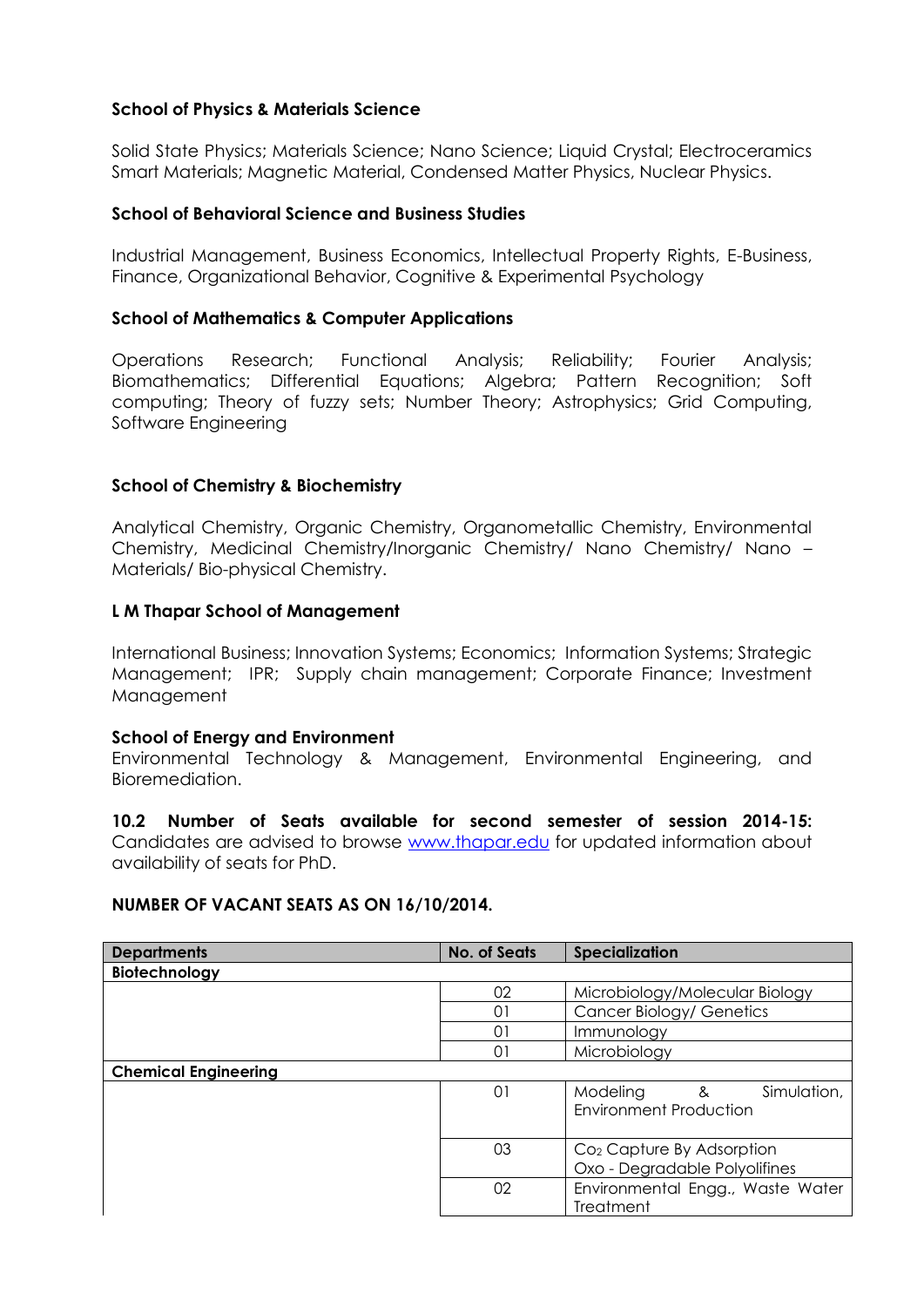|                                           | 01             | Divided Wall Column, Modeling &<br>Simulation, Environmental Engg.                                                                                               |
|-------------------------------------------|----------------|------------------------------------------------------------------------------------------------------------------------------------------------------------------|
|                                           | 02             | Reaction Engg. Separations                                                                                                                                       |
|                                           | 02             | Adsorption<br>For<br>Wastewater<br>Treatment,<br>Membrane<br>Separation<br>For<br>Wastewater Treatment                                                           |
|                                           | 02             | Cfd, Essential Oil Production<br>୍ଥ<br>Characterization<br>(Experimental),<br>Rtd And Hydrodynamics Of Pulp<br>Digester                                          |
|                                           | 02             | Gas Adsorption In Porous Material,<br><b>Transitions</b><br>Phase<br>In<br>Nano<br>Confinement                                                                   |
|                                           | 02             | Heavy Metal / Rare Earth Metal<br>Reactive<br>Recovery,<br>Extraction,<br><b>Biological Treatment</b>                                                            |
|                                           | 01             | Targeted Drug Delivery/ Biosensing,<br><b>Bio-Device</b><br>Fabrication,<br>H <sub>2</sub><br><b>Production Using Photocatalysis</b>                             |
|                                           | 02             | Surfactant Enchanced Drying Of<br>Polymer Coating, Drying Of Cross<br>Link Polymer Coating, Drying Of<br>Water Base Coating, Dye Renoval<br>Lxing Agri Adsorbent |
| <b>Civil Engineering</b>                  |                |                                                                                                                                                                  |
|                                           | $\overline{2}$ | <b>Structural Materials</b>                                                                                                                                      |
|                                           |                | Structural Health Monitoring,                                                                                                                                    |
|                                           | $\mathbf{1}$   | Water Resources Engineering,<br>Water Management                                                                                                                 |
| <b>Computer Science &amp; Engineering</b> |                |                                                                                                                                                                  |
|                                           | 01             | Software creation and<br>management, Information systems,<br>Security and privacy, Human-<br>centered computing, Social and<br>professional topics               |
|                                           | 01             | Network algorithms,<br>Computational complexity and<br>cryptography, Design and analysis<br>of algorithms, Information retrieval                                 |
|                                           | 01             | Computer systems organization,<br>Architectures, Cloud Computing,<br>Software and its engineering                                                                |
|                                           | 01             | Network algorithms, Network<br>performance evaluation,<br>Algorithms for application domains,<br>Machine Learning                                                |
|                                           | 01             | Networks, Design and analysis of<br>algorithms, Semantics and<br>reasoning                                                                                       |
|                                           | 01             | Software engineering, Models of<br>computation, Formal languages<br>and automata theory, Semantics<br>and reasoning                                              |
|                                           | 01             | Software functional properties,<br>Software creation and                                                                                                         |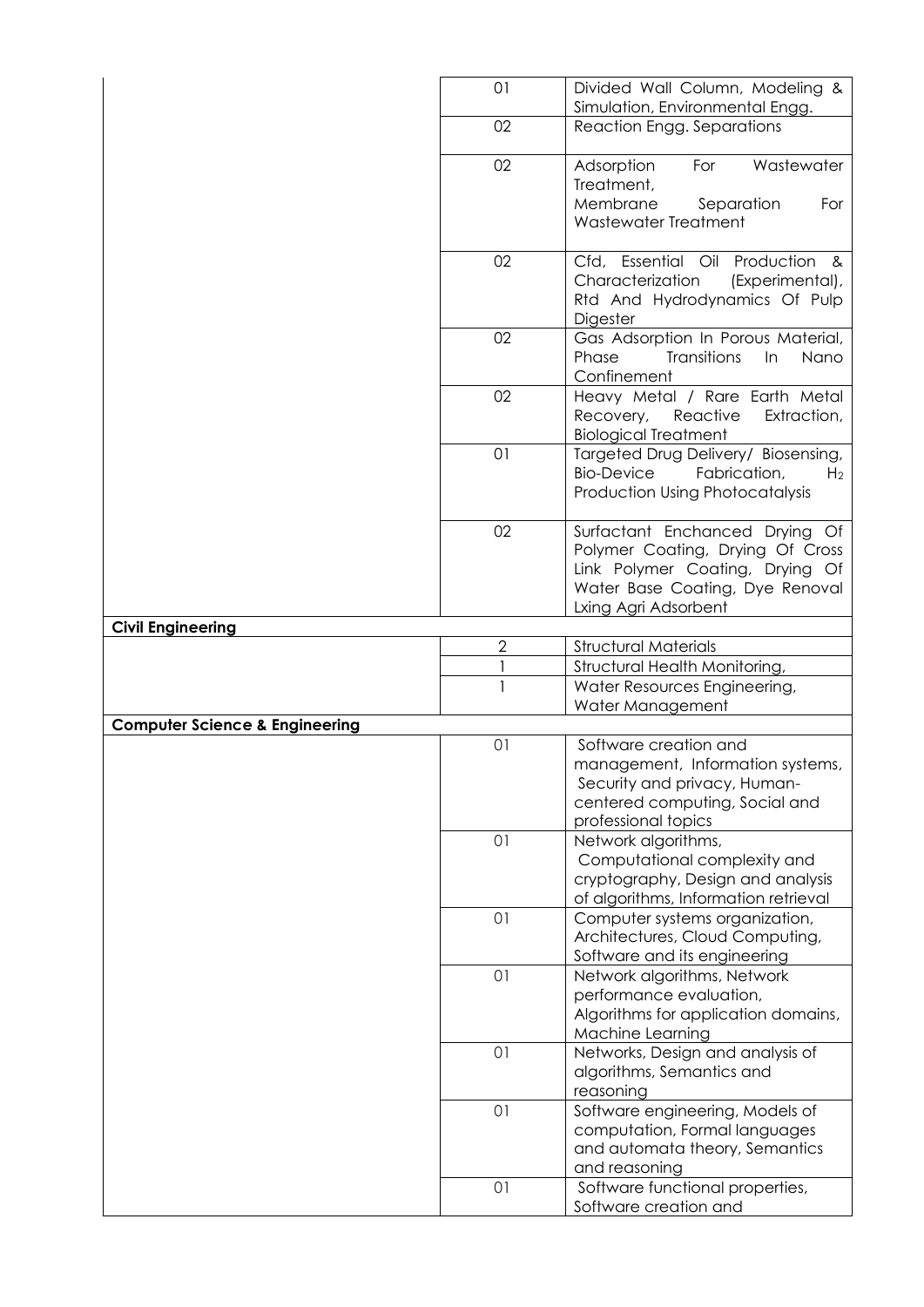|                                                     |     | management, Data management<br>systems, Information retrieval                 |
|-----------------------------------------------------|-----|-------------------------------------------------------------------------------|
|                                                     | 01  | Computer systems organization,                                                |
|                                                     |     | Distributed computing                                                         |
|                                                     |     | methodologies                                                                 |
|                                                     | 01  | Image Processing                                                              |
|                                                     | 01  | Databases, Big Data Analytics,<br>Cloud Computing                             |
|                                                     | 02  | Semantics, Machine Learning,                                                  |
|                                                     |     | <b>Compiler Construction, Computer</b>                                        |
|                                                     |     | Networks                                                                      |
| <b>Electrical &amp; Instrumentation Engineering</b> |     |                                                                               |
|                                                     | 01  | Power System and                                                              |
|                                                     |     | Optimization<br>Power System Protection                                       |
|                                                     | 01  |                                                                               |
|                                                     | 01  | Biomedical Instrumentation /<br>Cognition                                     |
|                                                     | 01  | <b>Biomedical instrumentation</b>                                             |
|                                                     | 01  | Pattern Recognition, Speaker<br>Recognition                                   |
|                                                     | 01  | Biometrics, Image processing                                                  |
|                                                     | 01  | Solar/Wind Power Generation,                                                  |
|                                                     |     | Power System Optimization                                                     |
|                                                     | 01  | Substation automation and                                                     |
|                                                     |     | sustainable energy                                                            |
|                                                     | 01  | Power System, Smart Grid,<br>Renewable Energy                                 |
|                                                     | 01  | Power System Operation and                                                    |
|                                                     |     | Control                                                                       |
|                                                     | 01  | <b>Digital Image Processing</b>                                               |
|                                                     | 01  | <b>Power Electronics</b>                                                      |
|                                                     | 01  | <b>Biomedical Signal Processing,</b><br><b>Embedded Systems</b>               |
|                                                     | 01  | Instrumentation and Control,<br>Artificial Intelligence, Renewable<br>energy  |
|                                                     | 01  | Integration of distributed Energy<br>Resources, Microgrid                     |
|                                                     | 01  | Digital Image Processing                                                      |
| <b>Electronics &amp; Communication Engineering</b>  |     |                                                                               |
|                                                     | 5.5 | Wireless Communication and Signal<br>Processing                               |
|                                                     | 04  | Signal Processing & Applications                                              |
|                                                     | 05  | <b>Fiber Optical Communication</b>                                            |
|                                                     | 03  | <b>VLSI</b><br><b>CNT</b><br><b>VLSI</b><br>Design/<br>based<br>interconnects |
|                                                     | 03  | Fractional order Circuits, Systems<br>and Signal Processing                   |
|                                                     | 02  | Fiber Optic Communication                                                     |
|                                                     | 02  | <b>MEMS Design &amp; Fabrication</b>                                          |
|                                                     | 03  | Analog CMOS IC Design                                                         |
|                                                     | 02  | Video & Image Processing                                                      |
|                                                     | 02  | <b>Wireless Network Security</b>                                              |
|                                                     | 02  | VLSI Circuits & Systems                                                       |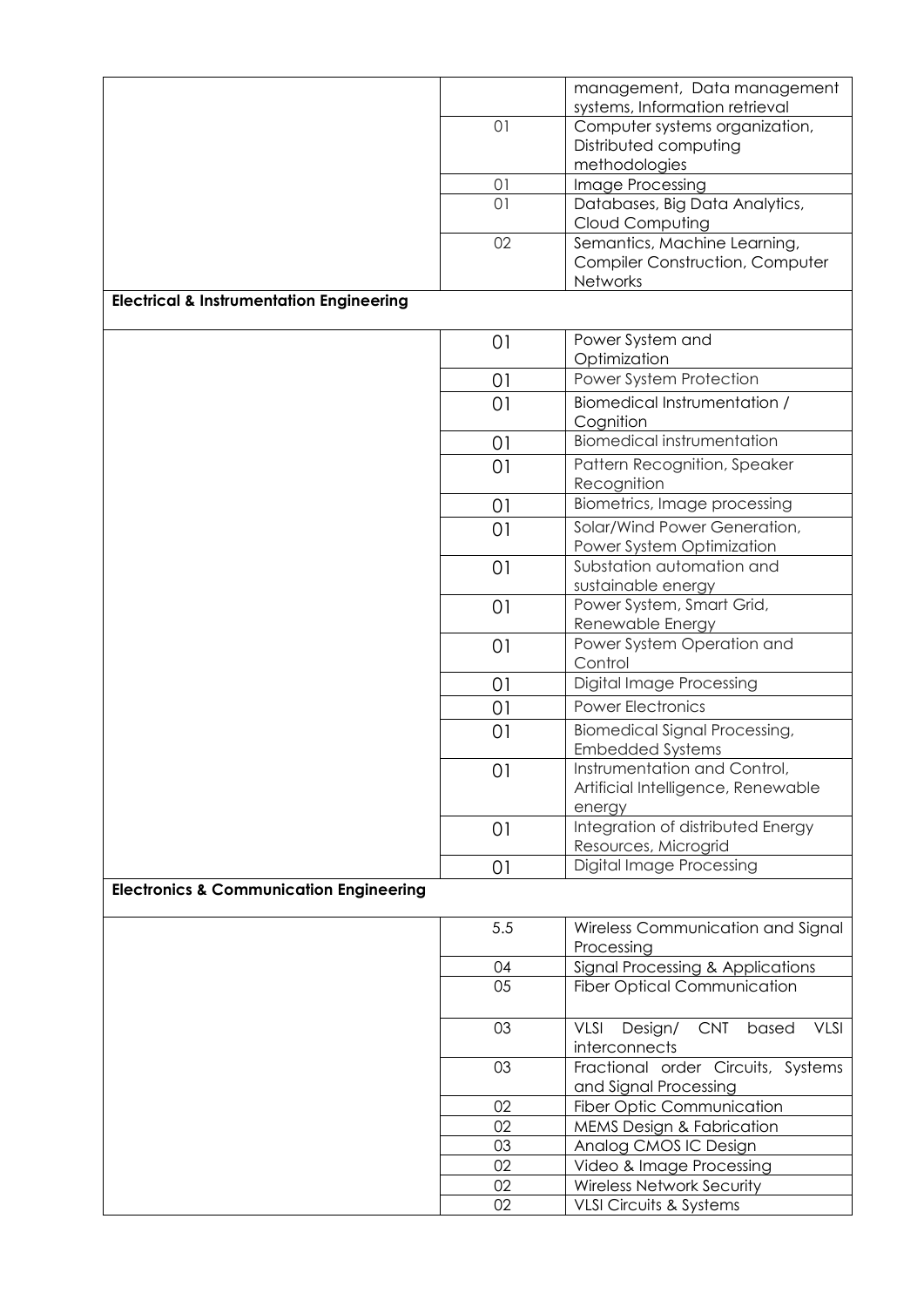|                                                            | 03             | Image & Video Processing              |
|------------------------------------------------------------|----------------|---------------------------------------|
|                                                            | 01             | <b>Integrated Optoelectronics</b>     |
|                                                            | 2.5            | Antennas                              |
| <b>Mechanical Engineering</b>                              |                |                                       |
|                                                            | 01             | Design                                |
|                                                            | 01             | Physical Metallurgy/Materials         |
|                                                            | 01             | CAD/FEM                               |
|                                                            | 01             |                                       |
|                                                            |                | Robotics                              |
|                                                            | 01             | Thermal Engg.                         |
|                                                            | 01             | Machine<br>Dynamics,<br>Process       |
|                                                            |                | Dynamics                              |
|                                                            | 01             | Micromachining,<br>Advance            |
|                                                            |                | Machining                             |
|                                                            | 02             | Micro/Nanofinishing                   |
|                                                            | 01             | Tribology,<br>Material<br>Design,     |
|                                                            |                | Characterization                      |
| <b>Schools</b>                                             |                |                                       |
| <b>School of Physics &amp; Materials Science</b>           |                |                                       |
|                                                            | 3              | <b>Condensed Matter Physic</b>        |
|                                                            |                | (Experimental)                        |
|                                                            | $\mathfrak{S}$ | <b>Nuclear Physics (Theoritical)</b>  |
|                                                            | $\overline{2}$ | Materials Science                     |
|                                                            |                |                                       |
|                                                            |                | <b>Particle Physics</b>               |
|                                                            | $\overline{4}$ | <b>Condensed Matter Physics</b>       |
|                                                            |                | (Experimental)                        |
|                                                            | 1              | Nonlinear Optics, Photonics           |
|                                                            | $\overline{2}$ | Thin film solar cells                 |
| <b>School of Behavioral Science &amp; Business Studies</b> |                |                                       |
|                                                            | $\overline{2}$ | Cognitive, experimental, and          |
|                                                            |                | Developmental Psychology              |
|                                                            | $\overline{2}$ | Counseling and Cognitive              |
|                                                            |                | psychology                            |
|                                                            | $\overline{2}$ | HR, General Management,               |
|                                                            |                | Entrepreneurship                      |
|                                                            |                | <b>Economics and Finance</b>          |
|                                                            |                | Management, Accounting and            |
|                                                            |                | Finance                               |
|                                                            | $\mathbf{2}$   | Finance and Accounting                |
|                                                            | $\overline{2}$ | Counseling and developmental          |
|                                                            |                |                                       |
|                                                            |                | psychology                            |
| <b>School of Mathematics &amp; Computer Applications</b>   |                |                                       |
|                                                            | 02             | Cloud Computing / Software Engg.      |
|                                                            | 01             | <b>Partial Differential Equations</b> |
|                                                            | 03             | Cryptography, Data                    |
|                                                            |                | Authentication, Error Detecting and   |
|                                                            |                | <b>Correcting Codes</b>               |
|                                                            | 01             | Numerical Analysis of Partial         |
|                                                            |                | <b>Differential Equations</b>         |
|                                                            | 02             | <b>Operations Research</b>            |
|                                                            | 01             | <b>Fluid Dynamics</b>                 |
|                                                            | 02             | Soft computing, Digital VLSI          |
|                                                            |                | physical design automation,           |
|                                                            |                | Combinatorial Optimization,           |
|                                                            |                | Advanced Data Structures,             |
|                                                            |                | Algorithms                            |
|                                                            | 01             | Operation Research, Mathematical      |
|                                                            |                | Programming                           |
|                                                            | 01             | Number Theory, Partition Theory       |
|                                                            |                |                                       |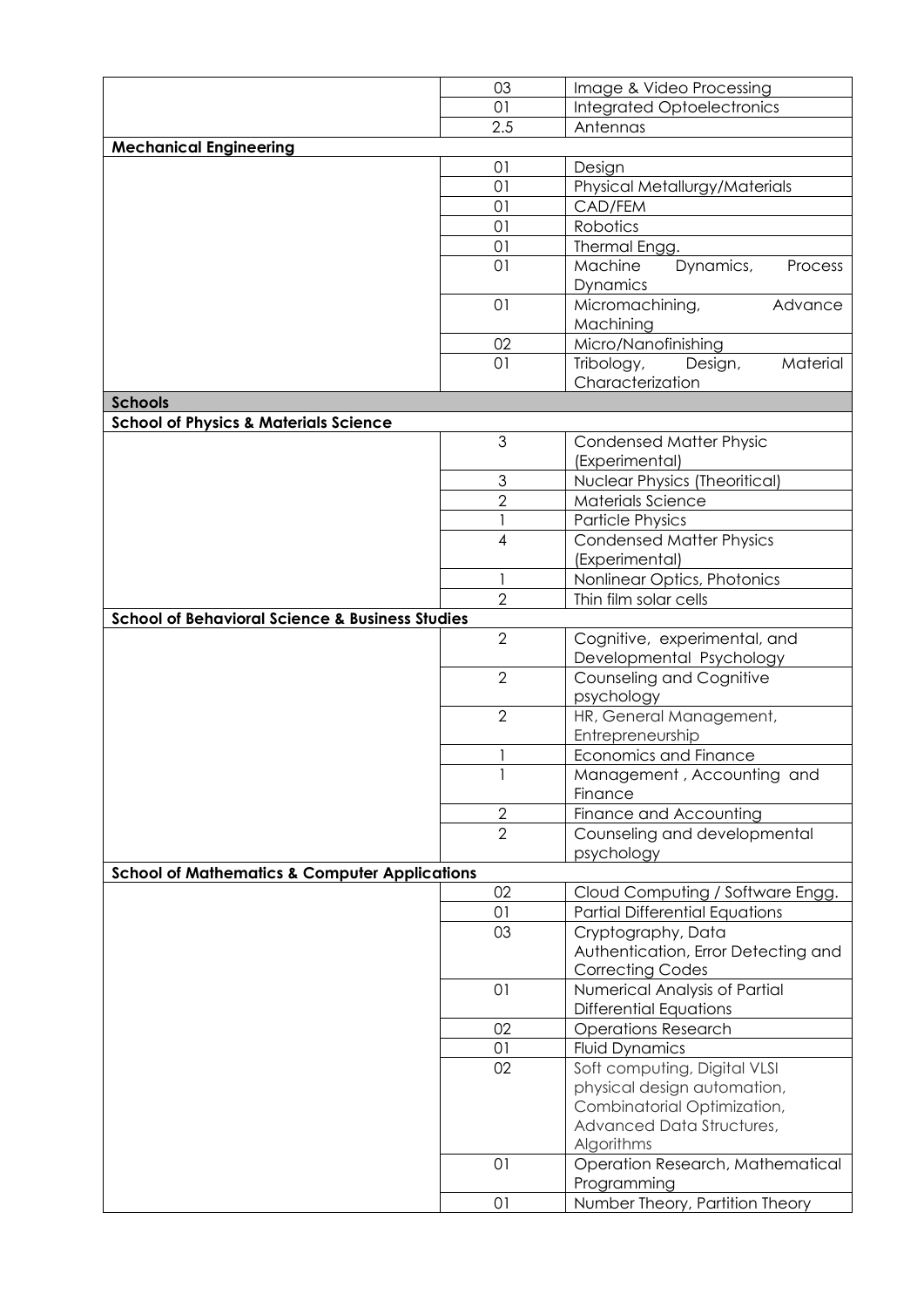|                                               | 01 | <b>Operation Research</b>                                                                                                                   |
|-----------------------------------------------|----|---------------------------------------------------------------------------------------------------------------------------------------------|
|                                               | 02 | <b>Fourier Analysis</b>                                                                                                                     |
|                                               | 01 | Digital Image Processing,                                                                                                                   |
|                                               |    | <b>Information Security</b>                                                                                                                 |
|                                               | 01 | Optimization Techniques, Fuzzy set                                                                                                          |
|                                               |    | Theory                                                                                                                                      |
|                                               | 01 | Natural Language Processing (NLP)                                                                                                           |
|                                               | 01 | Astro Physics, Reliability                                                                                                                  |
| <b>School of Chemistry &amp; Biochemistry</b> |    |                                                                                                                                             |
|                                               | 01 | Heterogeneous catalysis                                                                                                                     |
|                                               | 02 | Nanomaterial - Photocatalysis                                                                                                               |
|                                               | 01 | <b>Bio Catalysis</b>                                                                                                                        |
|                                               | 01 | Organic Material Synthesis                                                                                                                  |
|                                               | 04 | Catalysis and biofuels                                                                                                                      |
|                                               | 04 | Physical,<br>bioinorganic<br>Bio<br>and                                                                                                     |
|                                               |    | biochemistry                                                                                                                                |
|                                               | 02 | Organic & Medicinal Chemistry                                                                                                               |
|                                               | 02 | Organic<br>Synthesis<br>Medicinal<br>&<br>Chemistry                                                                                         |
|                                               | 02 | 8 <sub>x</sub><br>Organic<br>molecular<br>supra<br>chemistry                                                                                |
|                                               | 02 | Nanoscience & Nanotechnology                                                                                                                |
| <b>LMT School of Management</b>               |    |                                                                                                                                             |
|                                               | 05 | Strategy, Sustainability & Society<br><b>Behavioral Decision Science</b><br>Quantitative Culture Studies<br>Academic & Corporate Leadership |
| <b>School of Energy and Environment</b>       |    |                                                                                                                                             |
|                                               | 03 | Environmental<br>Technology<br>&<br>Management                                                                                              |
|                                               | 01 | Environmental Engg.                                                                                                                         |
|                                               | 01 | Energy, Fuel cells                                                                                                                          |

The policy of UGC guidelines regarding reservation of seats for SC/ST and PH candidates shall be followed.

**10.3** The application form along with attested copies of certificates must be submitted to the "Incharge Admission Cell" on or before the specified dates for the odd semester and even semester. Incomplete application forms and those received after the prescribed date will not be entertained under any circumstances. No correspondence/enquiry from such candidates shall be entertained.

No separate intimation will be sent regarding conduct of exam, Interview and start of session. Application form must accompany:

- (*i*) Attested copies of the certificates of the examinations passed.
- (*ii*) One passport size photograph pasted on the application form in the space provided for the purpose.

# **10.4 DURATION**

The student shall submit his/her thesis to the Registrar within five years but not earlier than 2.5 years in case of regular and 3.5 years in case of part time student from the date of his/her admission.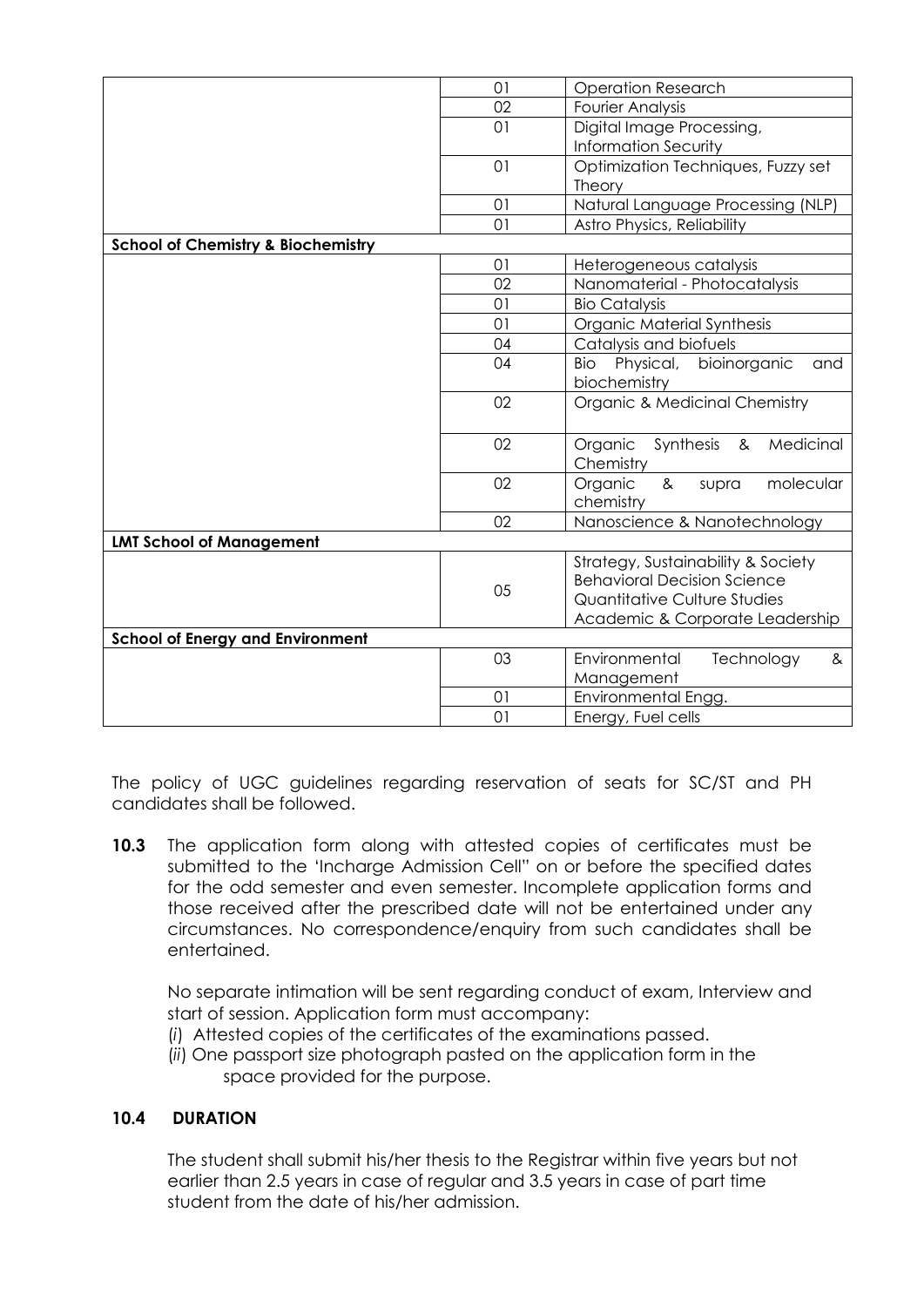### **10.5 TEACHING ASSOCIATESHIP**

#### **i Eligibility**

The associateship may be granted to candidates out of those admitted to the PhD (Regular) programme. Only those candidates will be considered who have obtained minimum CGPA of 6.75 (10.00 point scale) or first division in their qualifying examination. Teaching associateship is also available to full time Ph.D students admitted to engineering department having B.E/ B.Tech qualification under TEQIP

### **ii Number and Values of the Associateship**

Teaching Associateship are allocated to each Department/School depending upon their requirement. The numbers of Teaching Associateship vary from time to time.

Emoluments for the Teaching Associateship will be  $\bar{\tau}$ 13,000/- (including contingency) per month or as approved from time to time by the University.

Suitable accommodation may be provided, if available in the University on rental basis.

#### **iii Duration**

The associateship will be tenable for one semester at the first instance from the date of selection, to be renewed after every semester as per requirement of the Deptt./School.

#### **iv General Conditions**

A scholar who has been selected for the award will be given 8-12 hours of teaching load per week.

A scholar who has been selected for associateship shall not be eligible for any other fellowship from the University or from any other source.

A scholar who has been selected for associateship shall be liable to pay tuition fee and other dues as prescribed by the University from time to time.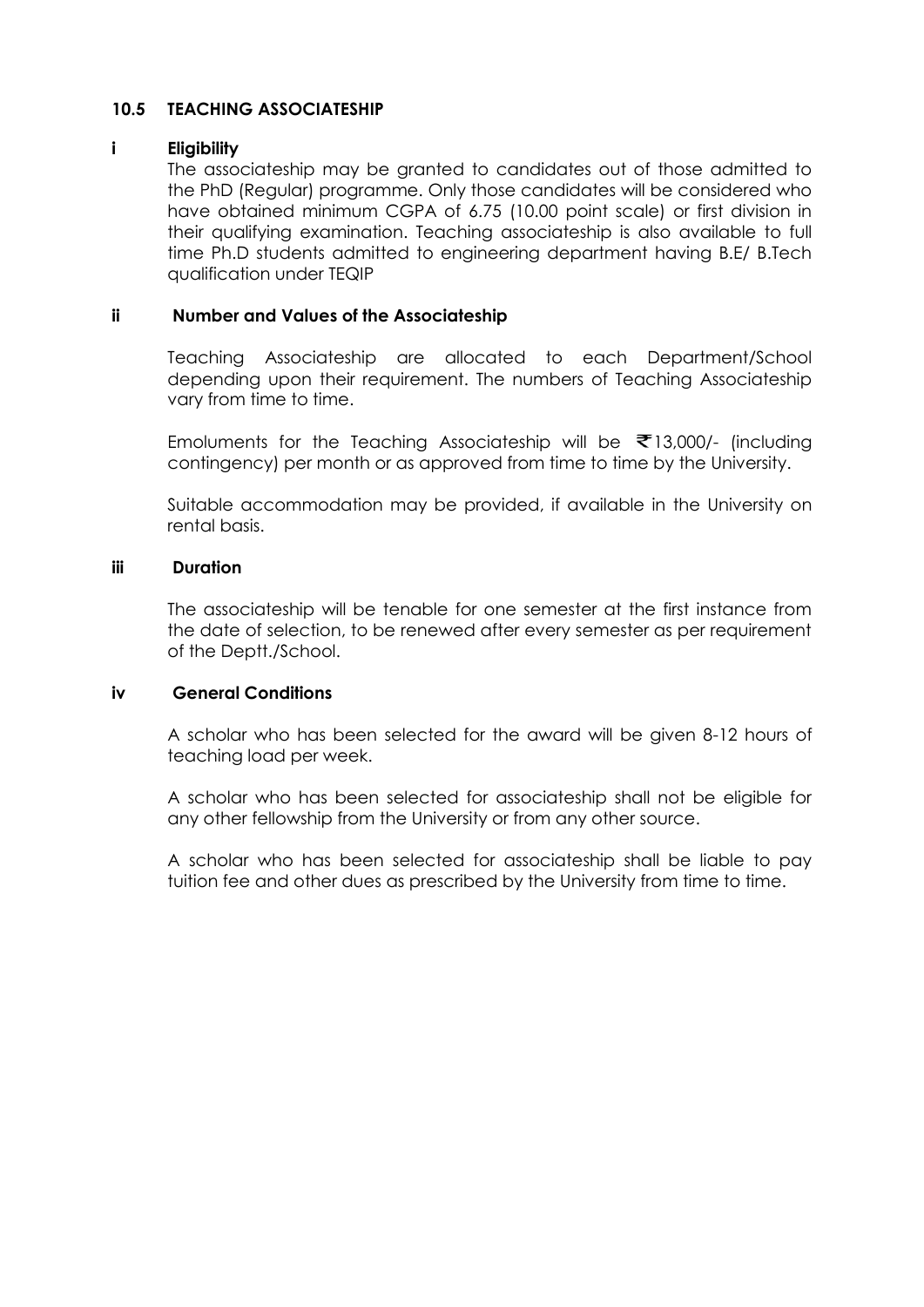### **IMPORTANT DATES AND INFORMATION:**

The online application form is available on [www.thapar.edu.](http://www.thapar.edu/) Fill the complete details and then take the **print out** of the form. Paste a recent passport size photograph on it. Please keep one copy of the printout of completely filled form as it will be required at the time of document checking during counselling. You can pay the the required amount online or attach DD (in favour of Thapar University and payable at Patiala) and send it to "Incharge Admission Cell" Thapar University, Patiala (Punjab)-147004.

# **Application fee:**

| Amount to be deposited with print out of<br>  application forms taken from website. | Rs 1500 |
|-------------------------------------------------------------------------------------|---------|
|                                                                                     |         |

### **IMPORTANT DATES**

|                                                | <b>PhD</b>                 |
|------------------------------------------------|----------------------------|
| Last date for receipt of completed             | December 1, 2014           |
| application forms.                             |                            |
| <b>Generation of Admit Cards</b>               | November 20, 2014-December |
|                                                | 15, 2014                   |
| Date of Entrance test to be conducted<br>by TU | December 19-21, 2014       |
|                                                |                            |
| <b>Display of result of Entrance Test</b>      | January 1, 2015            |

#### **Admission schedule:**

#### **PhD Admission schedule**

**Date of interview for PhD**: January 7, 2015

**Admission notification and deposit of fee for PhD program:** January 12-16, 2015

**Venue for Interview**: in respective departments/schools (9.30AM onwards)

# FOR ANY OTHER DETAILS INCLUDING ELIGIBILITY CRITERIA, FEE ETC

CONTACT (08288008120, 08288008121 ) Email: [admissions@thapar.edu](mailto:admissions@thapar.edu) Website: [www.thapar.edu](http://www.thapar.edu/)

### **IMPORTANT NOTE: Candidates are advised to regularly browse [www.thapar.edu](http://www.thapar.edu/) for information/instructions regarding admissions. No separate letters shall be sent.**

All applications must be sent to "Incharge Admission Cell" Thapar University, Patiala (Punjab)-147004.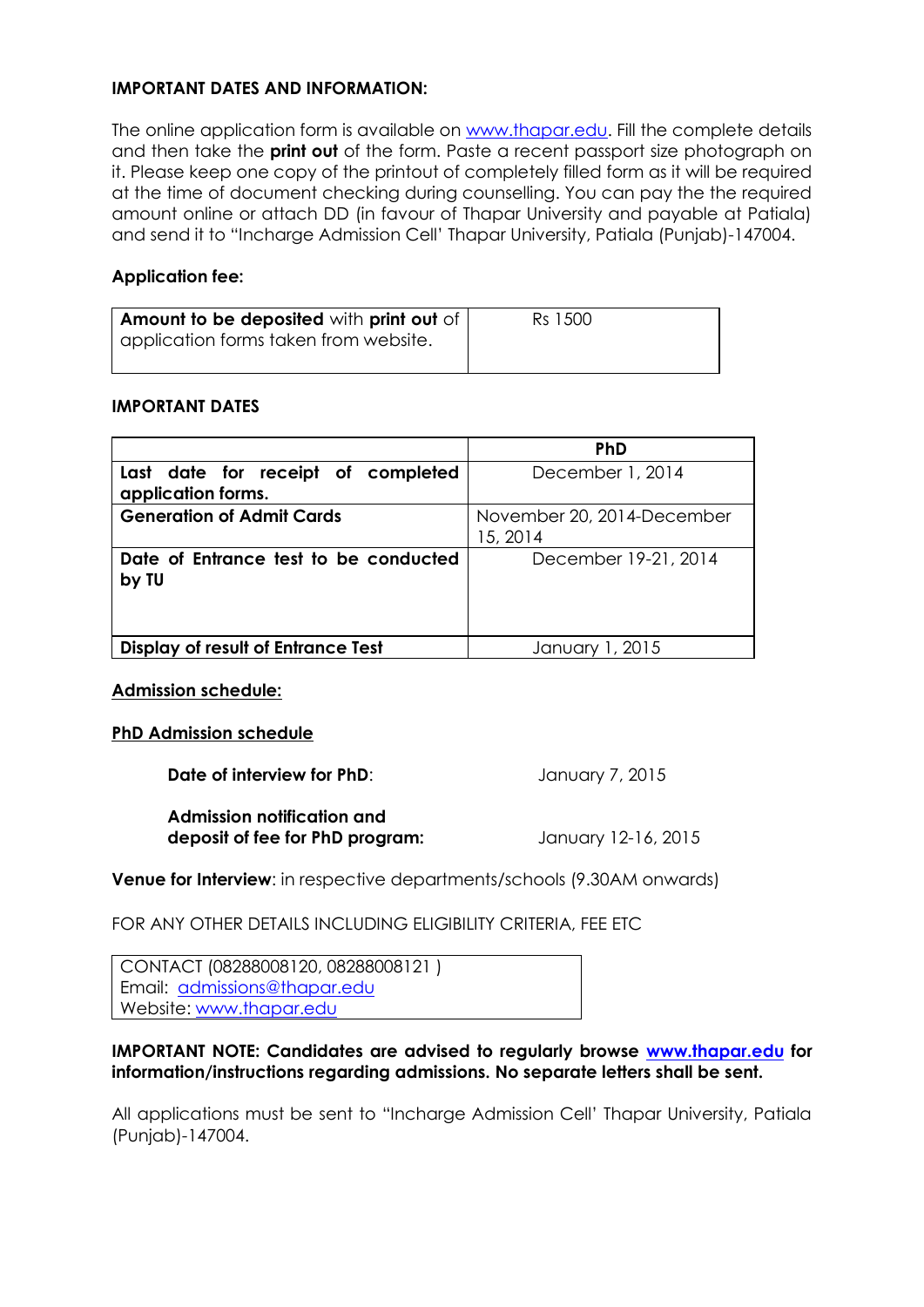# **Documents required at the time of counselling**:

Candidates must bring with them following original certificates and **a set of attested copies of all the certificates** at the dates specified hereunder for various programmes**.**

# **Copy of the Application form**

- 10+2 /diploma/graduation/post graduation DMC
- Matriculation/Higher Secondary Certificate showing Date of Birth
- Result Card of Entrance Exam
- Admit Card of Entrance Exam
- Character Certificate
- Medical Fitness Certificate
- Reserved Category Certificate on the prescribed proforma and signed from the competent authority (if applicable)
- Affidavit required in case of discontinuity of studies
- Undertaking by candidates not having result of qualifying exam as per prescribed format.
- Migration Certificate
- Income Certificate
- Experience certificate & No objection certificate from employer. (For PhD candidates)
- **Check list proforma**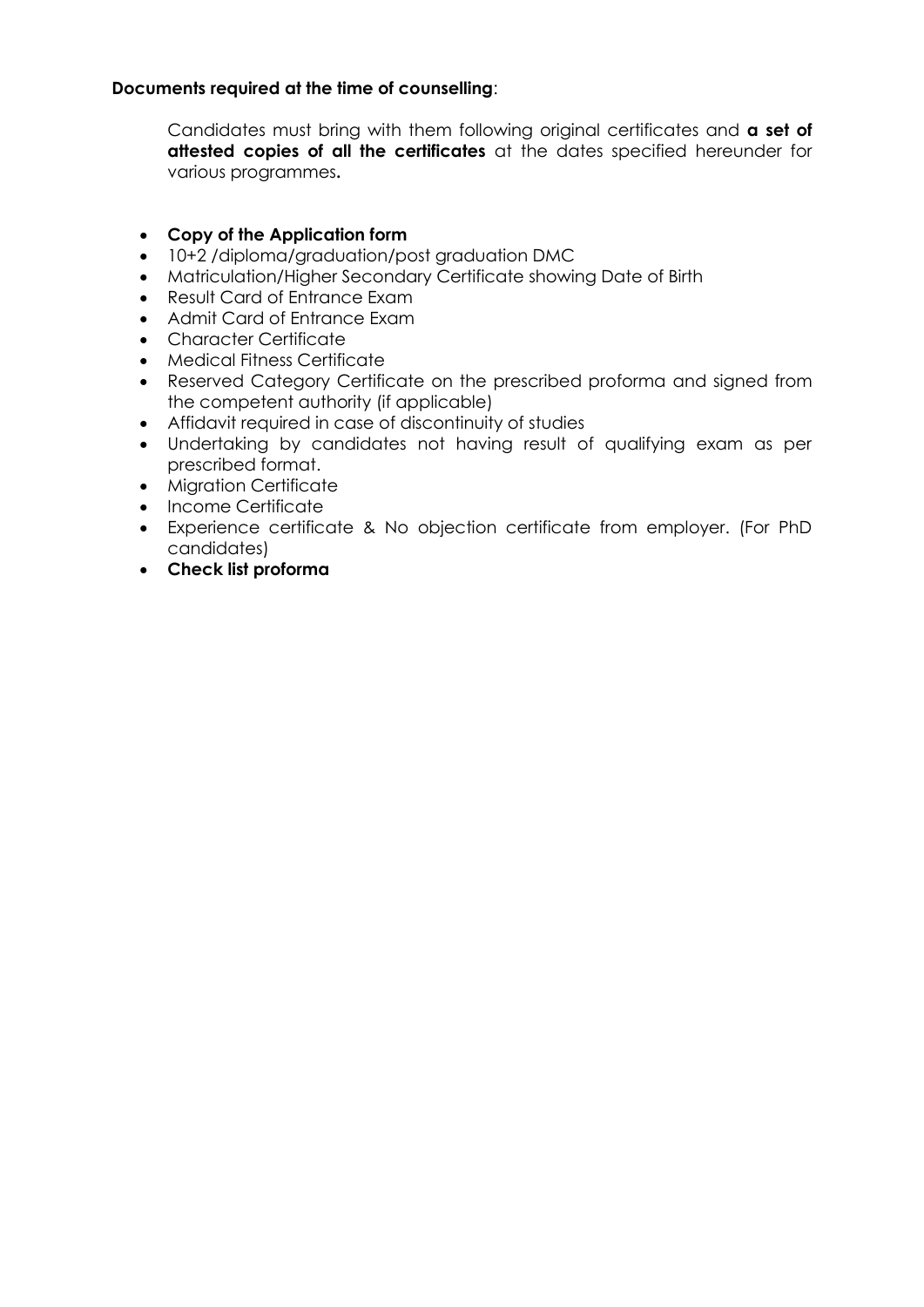# **INSTRUCTIONS FOR ONLINE ENTRANCE TEST**

- 1 Entrance test shall be conducted ONLINE.
- 2 Candidates will be able to generate "Admit Card" from November 20, 2014- December 15, 2014 provided their DD alongwith print out of application form reaches Thapar University in time. The login id and password created by candidate at the time of filling the application form shall be used to register for generation of Admit card.

### **Note: The Admit card shall be issued provisionally to the candidate subject to his/her satisfying the eligibility condition.**

3 After registering, the candidate shall take out two print outs of "Admit Card", paste latest photograph on each and then come to the entrance test centre. Alongwith admit cards, the candidate will also carry any one of the identity proof (Original) with him/her like Passport/Voter I Card/ PAN Card/ Driving License. One copy of the admit card shall be retained by the entrance test centre. The candidate shall keep the other copy (duly acknowledged by the examiner at test centre) to be shown at the time of document checking.

# **4 The entrance test shall contain objective type questions. Other details are as under:**

| SNo   Name of the programme | Duration of          | Number of questions in |
|-----------------------------|----------------------|------------------------|
|                             | <b>Entrance Test</b> | the entrance test      |
| <b>PhD</b>                  | 1.5 hours            |                        |
| (for each                   |                      |                        |
| department/school)          |                      |                        |

- 5 While registering for ONLINE entrance test on our website, the candidate shall choose entrance test centre of his/her choice from the available list and any one slot available in the test period given above i.e. (**December 19-21, 2014**). Once slot is chosen, it cannot be changed thereafter.
- 6 Filling of valid mobile number is mandatory.

#### **General Instructions:**

- 1 In case of a tie among candidates securing equal marks in the merit list, the same will be broken in accordance with the following criteria:
	- *(a)* Candidate senior in age shall rank higher in order of merit.
	- (*b*) In the case of a tie in age also, a candidate getting higher percentage of marks in the qualifying examination shall be ranked higher in order of merit.
	- (*c*) In the case of a tie in percentage of marks in the qualifying examination also, a candidate securing higher percentage of marks in matriculation/secondary or equivalent examination shall rank higher in order of merit.